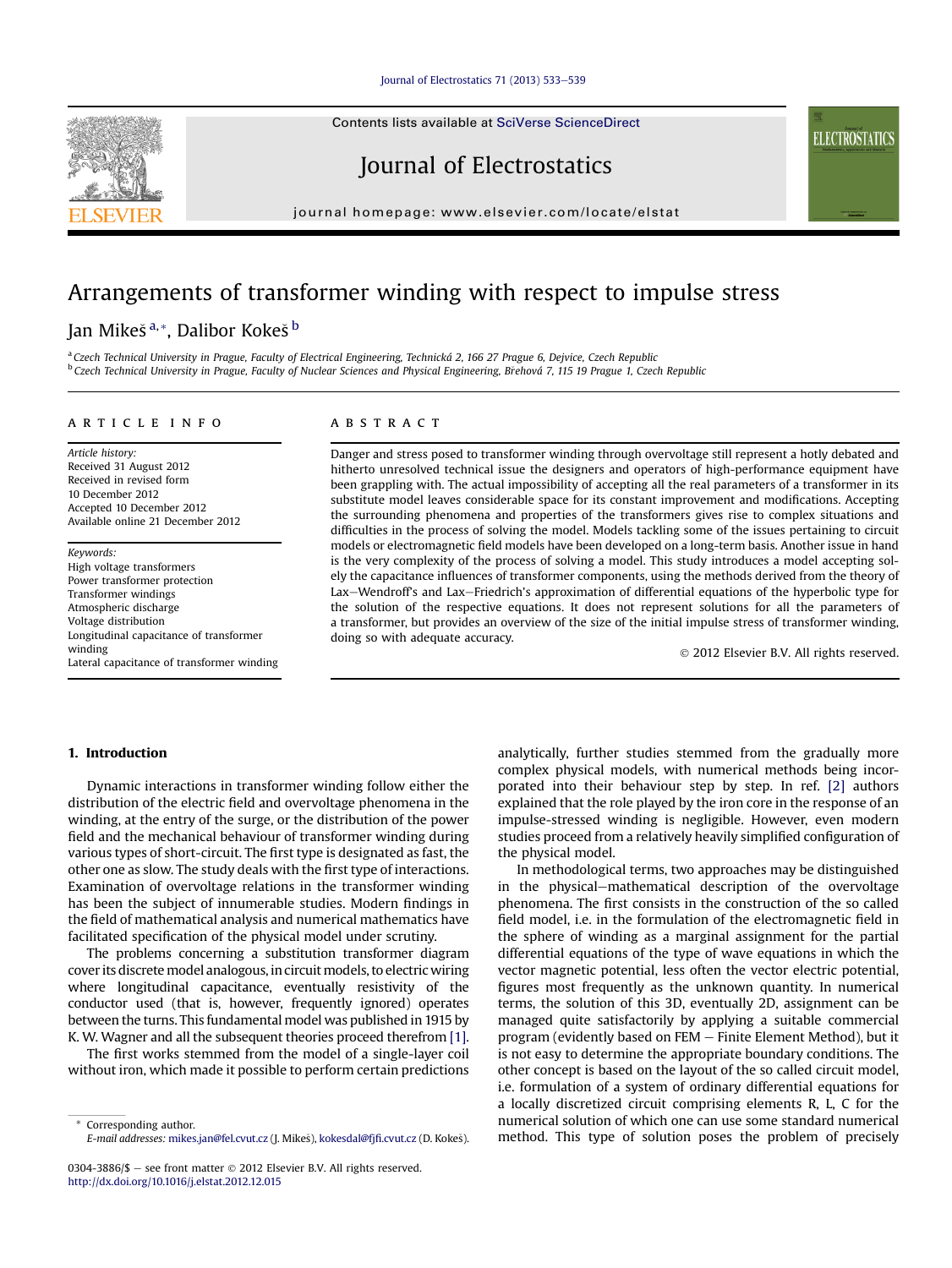determining the parameter R, L, C, and also the process of setting up a 3D circuit model runs up against certain difficulties. However, in both types the numerical solution itself is accompanied by the necessity of coping with the reliability of the obtained results (especially stability, convergence etc.).

### 2. Justification of the choice of the problems under scrutiny and current status of solution

Considerable attention has been devoted to impulse stress of electric machines on a long-term basis. More precise, more computationally complex as well as less challenging and also less accurate mathematical models have been developed, based on the available mathematical theories (since the early 20th century). Owing to what is a frequently inaccurate and less credible way of stipulating the input parameters of the winding in the model there have emerged diverse simplified notions of voltage distribution in a transformer. Quite frequently, this issue is resolved on the basis of single-layer coil. The resulting solutions are then extended to cover the entire winding as well as multiple-winding transformers. In terms of voltage distribution, transformer's multiple-layer coil  $$ without adequately thorough knowledge of its parameters  $$ constitutes such a complex task that very small congruence may be anticipated if such parameters are neglected. Former Czechoslovakia (from the 1950s until 1989) figured among the leading countries generating valuable mathematical models of single- and multiple-layer coils – see works by A. Veverka, B. Heller, Š. Matěna. Since these studies could not be published abroad before 1989 they now represent a valuable biography for the topic that has not yet been reflected abroad. The most important specialist studies on the subject are as follows  $[3-5]$ : (in Czech). In addition, a large number of contributions was published in the journal Elektrotechnický obzor (active in 1910–1989) by A. Veverka and B. Heller. There are details that were not possible to publish in ref. [3].

However, both academic, business and manufacturing centres have been returning to the subject of impulse stress in the past decade. For their part, the major manufacturers of transformers and reactance coils strive to have the possibility of predicting computations through which they could declare  $-$  prior to designing a transformer  $-$  its resistance to impulse stress (most frequently an impulse of  $1.2/50 \mu s$ ). Up to now resistance has been verified solely by recording oscilloscopic response from the taps of the transformer winding when leading the impulse in to its input clamp. This gives rise to temporal–spatial behaviour of the voltage wave in which the spot of maximum coil stress is monitored. In view of the limitations of the possibility of calculating all the parameters of the winding, of reckoning precisely with own and mutual inductance in the model and of respecting the impact of the iron core, we have decided to verify the validity of the numerical solution solely while respecting the capacitance reserve model. With this particular model we want to single out the necessity of devoting great care when making conclusions from incomplete or very little valid circuits which represent only limited properties transferred to the entire winding, eventually to multiple-winding systems  $-$  threephase transformer, while respecting the impact of all the interlinks involved.

As for the entry of voltage impulse to the transformer winding, we can state that voltage distribution along the winding is dependent solely on the winding's capacitance conditions since inductance in a time interval close to zero may be neglected. The design parameters of the coils of the transformer itself have a highly decisive influence on the initial voltage distribution. Assuming that we know initial and terminal voltage distribution on the transformer winding, it is quite easy to determine the free oscillations envelope, which represents a theoretical maximum voltage of the insulation in any point of the winding. Much smaller attention has been given to the calculations of the parameters of the longitudinal and earth capacitance themselves, and own and mutual inductance of the coils of transformers than, for instance, to the theories of calculation themselves, and to the proposed numerical solution of wave phenomena in the winding. Such a model yields more objective results than endeavours to capture simultaneously all the influences within a transformer. Among the key studies for the computation of C, K, L and M we can mention, for instance, the following refs.  $[6-12]$ .

It is possible to trace in the literature two approaches to the studied issues of impulse voltage distribution in a transformer. One of them is the design of a model with concentric parameters; the other consists in observing the significance of distributed parameters. Authors in ref. [13] tend to distinguish models into Fast transient overvoltages (FTO) and Very fast transient overvoltage (VFTO). As for the FTO models, in which a frequency range from 10 kHz  $\leq f \leq$  1 MHz is assumed, many models have already been published, based on the theory of quadrupole [14,15] which are cascaded and calculated by means of the respective computational instruments. Subsequently, most [16,17] of other models are based on the solution of the telegraph equation, solved either analytically or numerically. For the VFTO models, hence models with a frequency over 1 MHz, it is no longer possible to neglect the wavelength of the input high-frequency impulse, and the circuits are resolved by means of distributed parameters  $-$  the most frequently used methods are then the hybrid calculation methods where parts of the winding are calculated as concentric  $-$  for instance for lower frequencies where the influence of conductivity prevails, and as distributed ones for moments when capacity is of explicit importance within a circuit. The models with concentric parameters reduce the calculation solely to predetermined points in the winding; it is impossible to monitor voltage behaviour in any random spot of the winding.

The types of the used windings themselves, too, have considerable impact on the design of the relevant models  $-$  the most frequently used is the simplified method via simple single-layer coils, but the transformer winding tends to be much more complex; multiple-layer disk and cylindrical windings are often used, or special adjustments, for instance interlaced windings, are utilized. Relevant studies dealing with these subjects may be found in: refs. [18,19]. The last approach to modelling resistant transformers is the application of various limiting elements, overvoltage arresters or the use of an older method involving voltagedependent varnishes [20,21].

Transition from the transformer's real winding (single-layer) to its discrete model is described in Fig. 1.The classical theory of transformer model for the effects of overvoltage has been discussed in great detail, for instance, in refs. [3,4,22]. For the purpose of our study, we proceed from a simplified solution of the equation describing the overall diagram given in Fig. 2. This set of equations originated as a result of solving the Kirchhoff laws in the described Fig. 2.

$$
\frac{\partial^2 u}{\partial x^2} + LK \frac{\partial^4 u}{\partial x^2 \partial t^2} - LC \frac{\partial^2 u}{\partial t^2} = 0
$$
 (1)

$$
\frac{\partial i}{\partial x} = -C \frac{\partial u}{\partial t} \tag{2}
$$

$$
i = -K \frac{\partial^2 u}{\partial x \partial t} \tag{3}
$$

In case of initial voltage distribution at voltage impulse, a singlelayer transformer winding may be approximated by means of